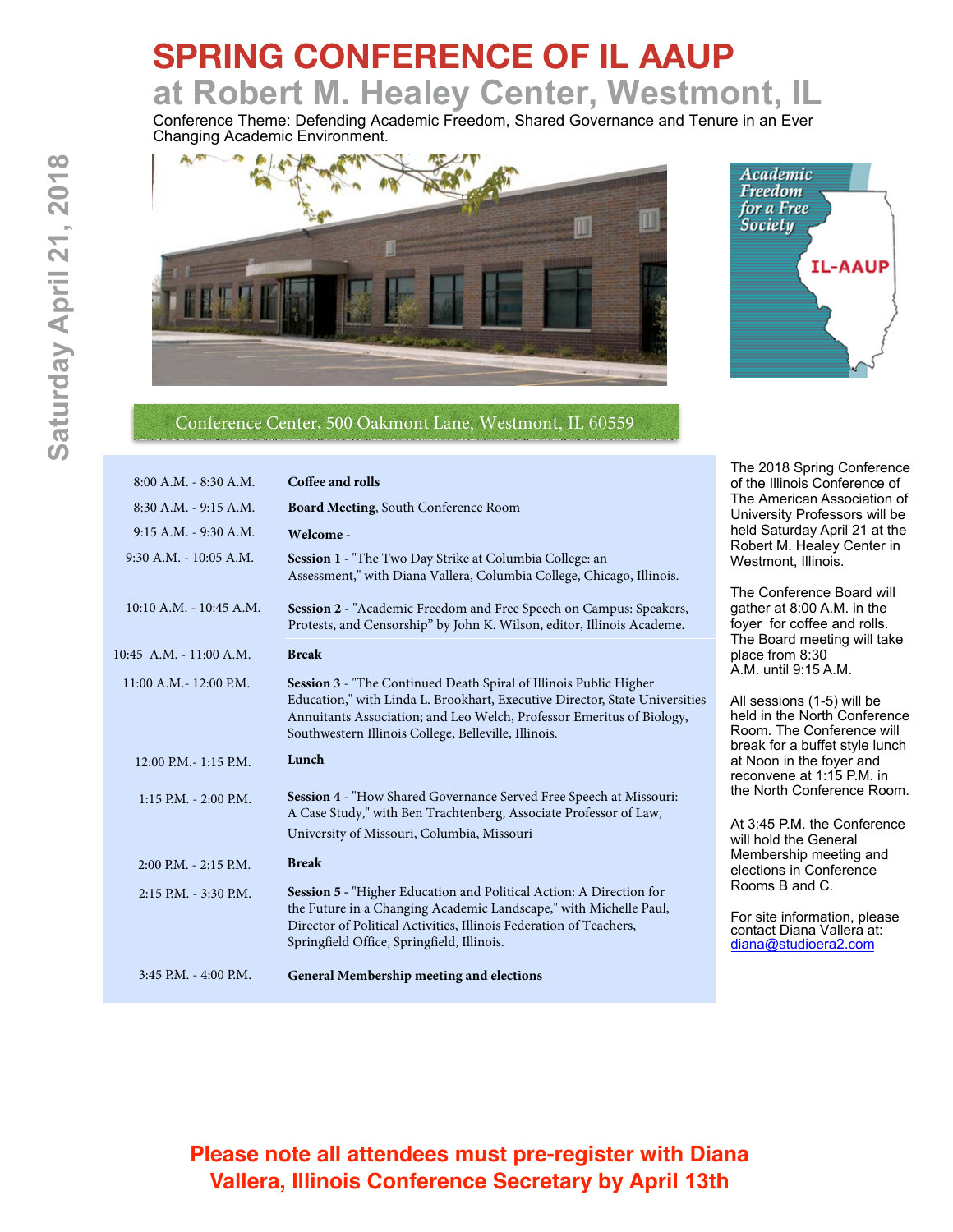# **SPRING CONFERENCE OF IL AAUP at Robert M. Healey Center, Westmont, IL**

Conference Theme: Defending Academic Freedom, Shared Governance and Tenure in an Ever Changing Academic Environment.

**Robert M. Healey Center Area Map**

# **Conference Information**

Register with Diana Vallera at [diana@studioera2.com.](mailto:diana@studioera2.com) The Conference program is open to all faculty in higher education from 9:15 A.M. - 3:30 P.M. There is no charge to attend the Conference presentations; however, all attendees must register with Diana Vallera. The General Membership meeting and election at 3:45 P.M. is open to all current members in good standing of the AAUP.

Please see the larger map on page 3.

#### **Driving Directions to Robert M. Healey Center**

#### **From Milwaukee or the North:**

Merge onto I-94 E. Keep left at the fork to stay on I-94 E. Keep right at the fork to continue on I-294 S, follow signs for Indiana - O'Hare. Take exit 31A to merge onto I-88 W toward Aurora. Take the IL-83 S exit. Keep right at the fork to continue on Exit 137 and merge onto IL-83 S. Turn right onto Oakmont Lane.

#### From **the West**:

Merge onto I-88 E. Take exit 136 for Midwest Rd. Turn right onto Midwest Rd. Turn right onto W 22nd St. Use the right 2 lanes to turn right onto IL-83 S. Turn right onto Oakmont Ln

#### **OR:**

From Union Station take the Burlington Northern Santa Fe line (BNSF) to the Westmont station and Uber or taxi to 500 Oakmont Lane, Westmont, Illinois.

#### **Parking:**

There is a free parking lot surrounding the Robert M. Healey Center location. All attendees must park at the rear of the building and also enter at the rear of the building.

### **Please note all attendees must pre-register with Diana Vallera, Illinois Conference Secretary by April 13th**